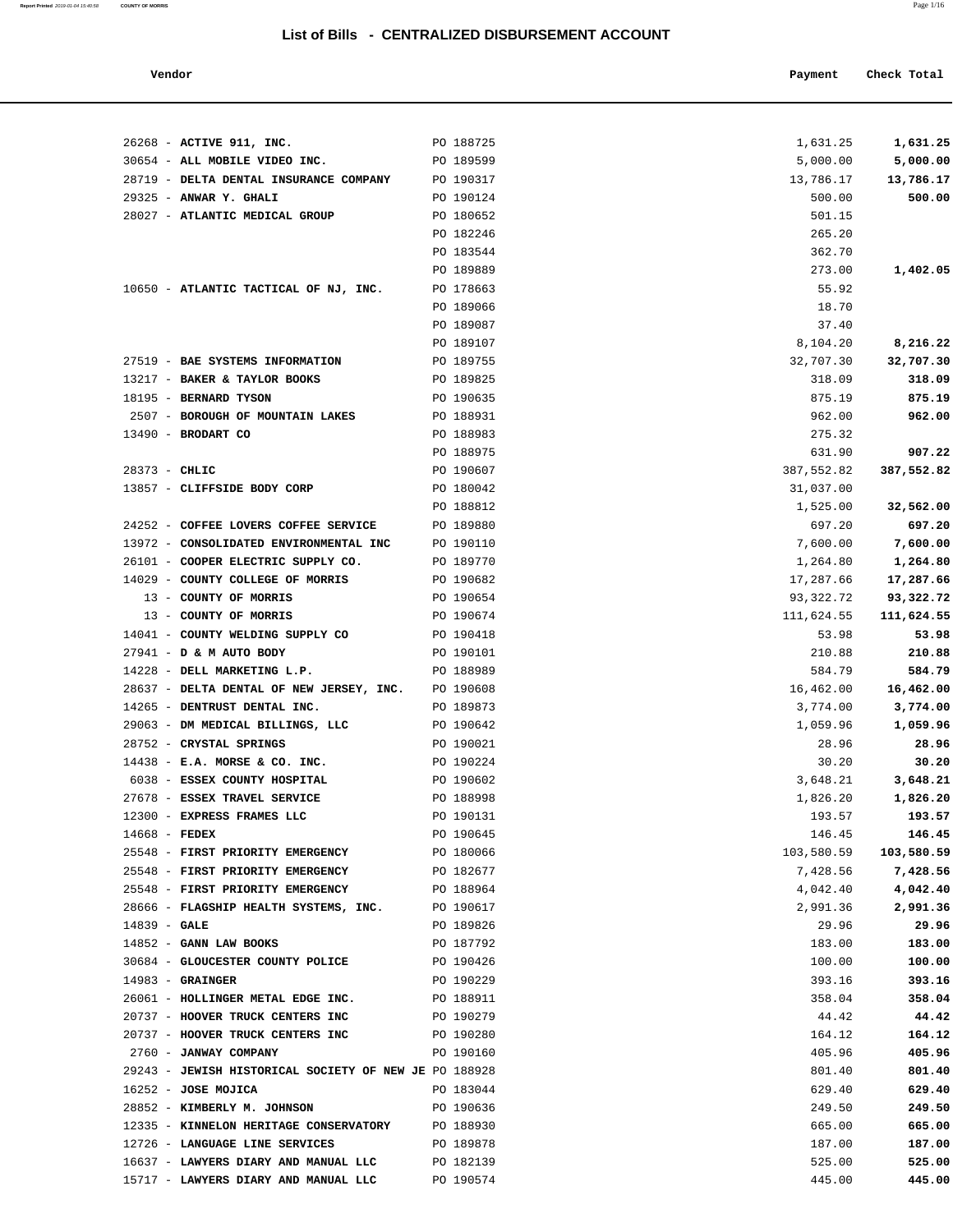### **List of Bills - CENTRALIZED DISBURSEMENT ACCOUNT**

**Report Printed** 2019-01-04 15:40:58 **COUNTY OF MORRIS** Page 2/16

| Vendor                                                    |                        | Payment             | Check Total |
|-----------------------------------------------------------|------------------------|---------------------|-------------|
|                                                           |                        |                     |             |
| 5855 - LEXIS NEXIS                                        | PO 189673              | 1,366.28            | 1,366.28    |
| 15775 - LIFESAVERS INC                                    | PO 187938              | 90.00               | 90.00       |
| 1777 - LORCO PETROLEUM SERVICES                           | PO 190107              | 250.00              | 250.00      |
| 29100 - LTC SCRIPTS INC.                                  | PO 190559              | 5.69                | 5.69        |
| 28265 - MALACHY MECHANICAL                                | PO 190232              | 1,297.13            | 1,297.13    |
| 496 - MARQUIS WHO'S WHO LLC                               | PO 186700              | 1,295.00            | 1,295.00    |
| 16192 - MIDDLESEX COUNTY COLLEGE                          | PO 190681              | 1,694.16            | 1,694.16    |
| 11453 - MIDWEST TAPE LLC                                  | PO 190149              | 69.02               | 69.02       |
| 7313 - MONTAGE ENTERPRISES INC.                           | PO 187503              | 5,306.84            | 5,306.84    |
| 19478 - MORRIS COUNTY CHAMBER OF                          | PO 190401              | 65.00               | 65.00       |
| 16321 - MORRISTOWN LUMBER &                               | PO 190227              | 47.94               | 47.94       |
| 7584 - MORRISTOWN MEDICAL CENTER/AHS                      | PO 186616              | 1,426.42            | 1,426.42    |
| 7206 - MORRISTOWN PATHOLOGY ASSOCIATES                    | PO 189890              | 668.00              | 668.00      |
| 30056 - NATIONAL BULB RECYCLING CO.                       | PO 187616              | 4,067.82            | 4,067.82    |
| 28330 - NESTLE WATERS NORTH AMERICA INC.                  | PO 190290              | 51.98               | 51.98       |
| $8349$ - NMS LABS                                         | PO 190641              | 6,388.00            | 6,388.00    |
| 20971 - ONLINE CONSULTING INC                             | PO 186681              | 295.00              | 295.00      |
| 30339 - PET SUPPLIES PLUS #9074                           | PO 190066              | 1,199.52            | 1,199.52    |
| 17047 - PINO CONSULTING GROUP INC.                        | PO 190683              | 24,750.00           | 24,750.00   |
| 17117 - POWER PLACE INC                                   | PO 190301              | 31.95               | 31.95       |
| 24970 - POWERDMS, INC.                                    | PO 189883              | 6,299.48            | 6,299.48    |
| 26363 - PRAXAIR DISTRIBUTION                              | PO 190267              | 90.51               | 90.51       |
| 4811 - PROJECT LIFESAVER, INC.                            | PO 190068              | 2,099.04            | 2,099.04    |
| 28741 - RICOH USA, INC.                                   | PO 190604              | 1,199.66            | 1,199.66    |
| 8041 - ROBERT COOK                                        | PO 190669              | 600.00              | 600.00      |
| 5345 - ROUTE 23 AUTOMALL LLC                              | PO 190285              | 104.41              |             |
|                                                           | PO 190286              | 269.17              |             |
|                                                           | PO 190302              | 4.15                | 377.73      |
| 19806 - RUTGERS UNIVERSITY                                | PO 190679              | 1,013.00            | 1,013.00    |
| 16869 - RUTH PACE                                         | PO 190013              | 467.58              | 467.58      |
| 20899 - SGS TESTCOM INC<br>17726 - SHI INTERNATIONAL CORP | PO 190270              | 84.08               | 84.08       |
| 30168 - SIGMA THREAT MANAGEMENT ASSO.                     | PO 189979              | 2,041.92            | 2,041.92    |
| 29094 - SMITH BROTHERS SERVICES LLC                       | PO 185955<br>PO 190271 | 10,000.00<br>832.78 | 10,000.00   |
|                                                           | PO 190287              | 92.00               |             |
|                                                           | PO 190288              | 451.50              | 1,376.28    |
| 4298 - STERICYCLE INC.                                    | PO 190236              | 326.78              | 326.78      |
| 10812 - THOMSON REUTER-WEST                               | PO 189718              | 462.54              | 462.54      |
| 10812 - THOMSON REUTER-WEST                               | PO 190019              | 1,161.60            | 1,161.60    |
| 18067 - TJ'S SPORTWIDE TROPHY                             | PO 190226              | 51.30               | 51.30       |
| 19995 - TREASURER-STATE OF NEW JERSEY PO 189894           |                        | 1,032.00            | 1,032.00    |
| 10943 - TREASURY OF THE UNITED STATES                     | PO 190431              | 254.00              | 254.00      |
| 25209 - TURN OUT UNIFORMS, INC.                           | PO 188726              | 8,221.84            | 8,221.84    |
| 25209 - TURN OUT UNIFORMS, INC.                           | PO 190230              | 159.98              | 159.98      |
| 18217 - UNION COUNTY COLLEGE                              | PO 190680              | 9,499.87            | 9,499.87    |
| 14707 - UNITED REFRIGERATION INC                          | PO 189067              | 252.30              | 252.30      |
| 30229 - UNITED ROTARY BRUSH CORPORATION                   | PO 187520              | 368.86              | 368.86      |
| 15732 - UNIVERSAL UNIFORM SALES CO INC                    | PO 178166              | 173.00              | 173.00      |
| 15732 - UNIVERSAL UNIFORM SALES CO INC                    | PO 189025              | 90.00               | 90.00       |
| 15732 - UNIVERSAL UNIFORM SALES CO INC                    | PO 189899              | 165.00              | 165.00      |
| 15732 - UNIVERSAL UNIFORM SALES CO INC                    | PO 190228              | 13.00               | 13.00       |
| 15732 - UNIVERSAL UNIFORM SALES CO INC                    | PO 190468              | 80.00               | 80.00       |
| 12420 - VINCENT D CARRINGTON                              | PO 190239              | 500.00              | 500.00      |
| 6146 - W.B. MASON COMPANY INC                             | PO 187930              | 33.23               |             |
|                                                           | PO 189681              | 1,178.94            |             |
|                                                           | PO 190057              | 294.56              |             |
|                                                           | PO 190600              | 692.19              |             |
|                                                           | PO 190653              | 259.34              |             |

PO 190601 45.65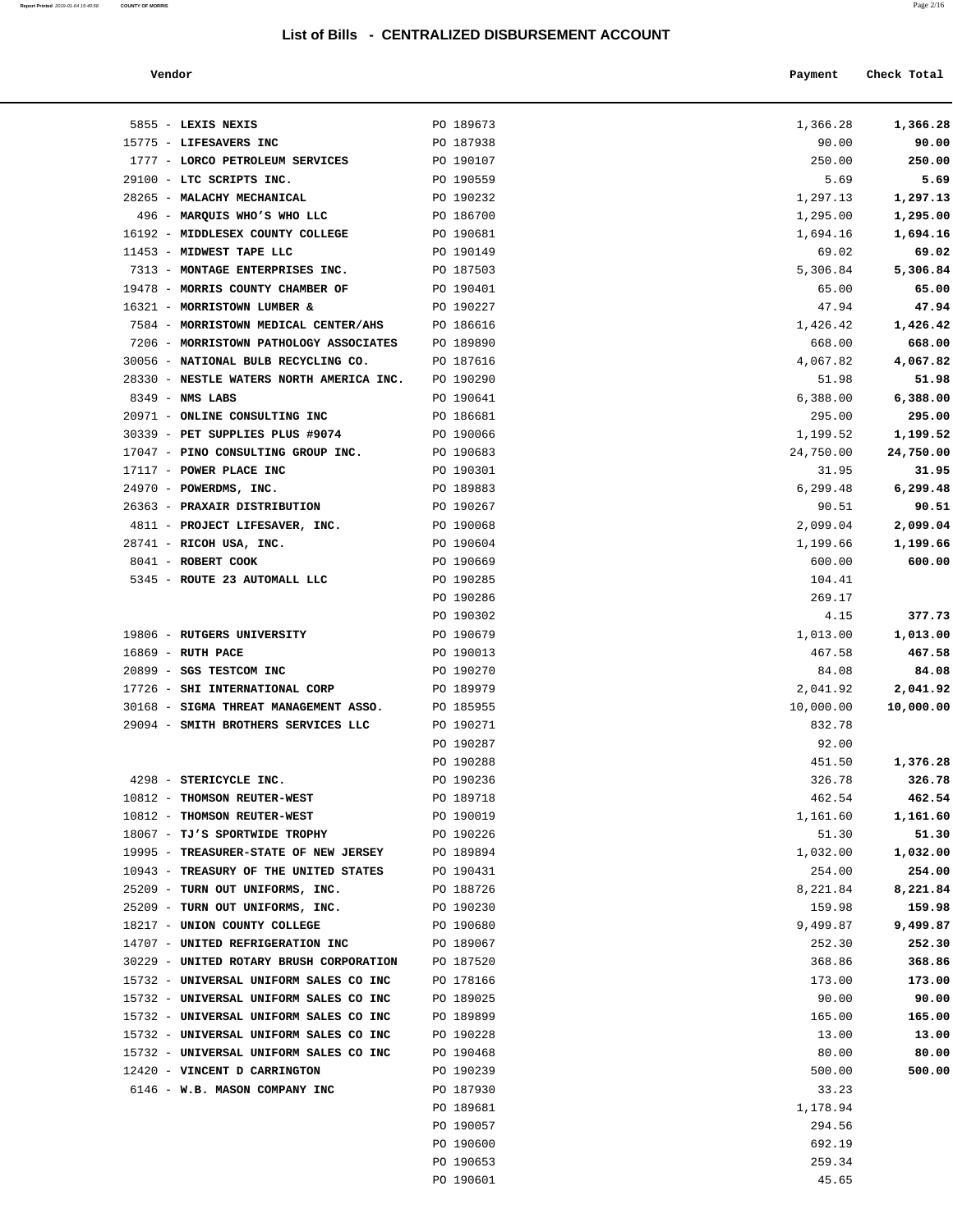#### **List of Bills - CENTRALIZED DISBURSEMENT ACCOUNT**

| Vendor                                        |            | Payment | Check Total              |
|-----------------------------------------------|------------|---------|--------------------------|
|                                               | PO 190603  | 13.41   |                          |
|                                               | PO 190619  | 35.76   | 2,553.08                 |
| 13246 - WILLIAM F. BARNISH                    | PO 188851  | 18.00   | 18.00                    |
| TOTAL                                         |            |         | ----------<br>970,858.49 |
| Total to be paid from Fund 01 Current Fund    | 698,584.87 |         |                          |
| Total to be paid from Fund 02 Grant Fund      | 35,164.66  |         |                          |
| Total to be paid from Fund 04 County Capital  | 31,037.00  |         |                          |
| Total to be paid from Fund 13 Dedicated Trust | 206,071.96 |         |                          |
|                                               |            |         |                          |
|                                               | 970,858.49 |         |                          |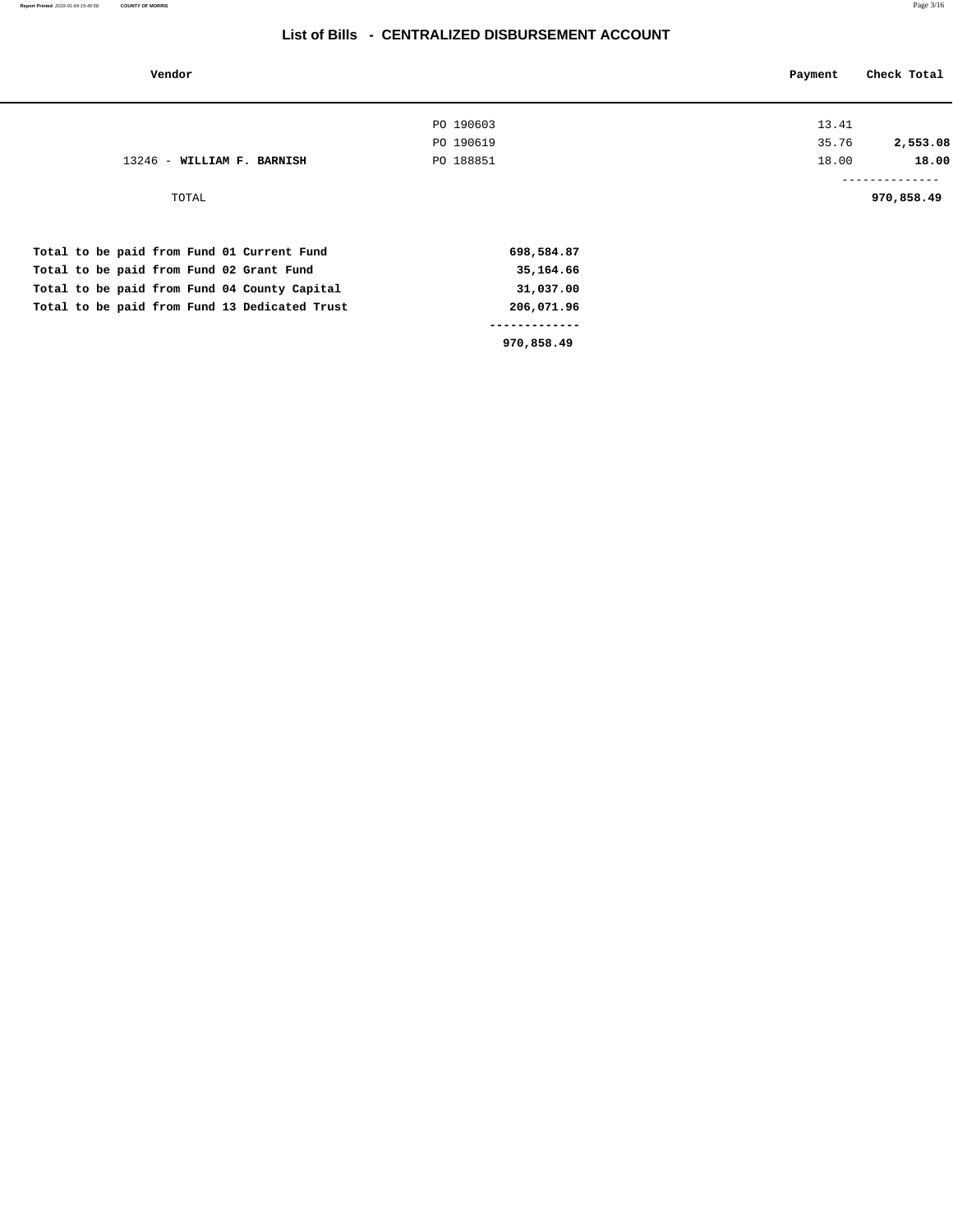**List of Bills (Department/Account Detail) - CENTRALIZED DISBURSEMENT ACCOUNT Account P0 # Vendor Description Payment Account Total** 

## **Current Fund**

**Personnel** 

|                      | 190619 W.B. MASON COMPANY INC        |                   | 35.76 |
|----------------------|--------------------------------------|-------------------|-------|
| 01-203-20-105100-095 | (2018) Other Administrative Supplies | TOTAL FOR ACCOUNT | 35.76 |
|                      |                                      |                   |       |
|                      |                                      |                   |       |
|                      | TOTAL for Personnel                  |                   | 35.76 |

#### **Board of Chosen Freeholders**

| 190401 MORRIS COUNTY CHAMBER OF                 |                   | 65.00 |
|-------------------------------------------------|-------------------|-------|
| (2018) Special Projects<br>01-203-20-110100-079 | TOTAL FOR ACCOUNT | 65.00 |
|                                                 |                   |       |
|                                                 |                   |       |
| TOTAL for Board of Chosen Freeholders           |                   | 65.00 |

### **County Treasurer**

| 190679 RUTGERS UNIVERSITY                                   |                   | 1,013.00  |              |
|-------------------------------------------------------------|-------------------|-----------|--------------|
| (2018) Education Schools & Training<br>01-203-20-130100-039 | TOTAL FOR ACCOUNT |           | 1,013.00     |
|                                                             |                   |           |              |
| 190600 W.B. MASON COMPANY INC                               |                   | 685.55    |              |
| 190600 W.B. MASON COMPANY INC                               |                   | 6.64      |              |
| 01-203-20-130100-058<br>(2018) Office Supplies & Stationery | TOTAL FOR ACCOUNT |           | 692.19       |
|                                                             |                   |           |              |
| 190601 W.B. MASON COMPANY INC                               |                   | 0.95      |              |
| 190601 W.B. MASON COMPANY INC                               |                   | 44.70     |              |
| 190683 PINO CONSULTING GROUP INC.                           |                   | 24,750.00 |              |
| 01-203-20-130100-084<br>(2018) Other Outside Services       | TOTAL FOR ACCOUNT |           | 24,795.65    |
|                                                             |                   |           |              |
| 190604 RICOH USA, INC.                                      |                   | 1,199.66  |              |
| (2018) Office Machines - Rental<br>01-203-20-130100-164     | TOTAL FOR ACCOUNT |           | 1,199.66     |
|                                                             |                   |           |              |
|                                                             |                   |           | ============ |
| TOTAL for County Treasurer                                  |                   |           | 27,700.50    |

#### **Office Services**

| 190603 W.B. MASON COMPANY INC<br>(2018) Office Supplies & Stationery<br>01-203-20-130110-058 | TOTAL FOR ACCOUNT | 13.41<br>13.41 |
|----------------------------------------------------------------------------------------------|-------------------|----------------|
| 190682 COUNTY COLLEGE OF MORRIS                                                              |                   | 17,287.66      |
| $(2018)$ Printing<br>01-203-20-130110-069                                                    | TOTAL FOR ACCOUNT | 17,287.66      |
| TOTAL for Office Services                                                                    |                   | 17,301.07      |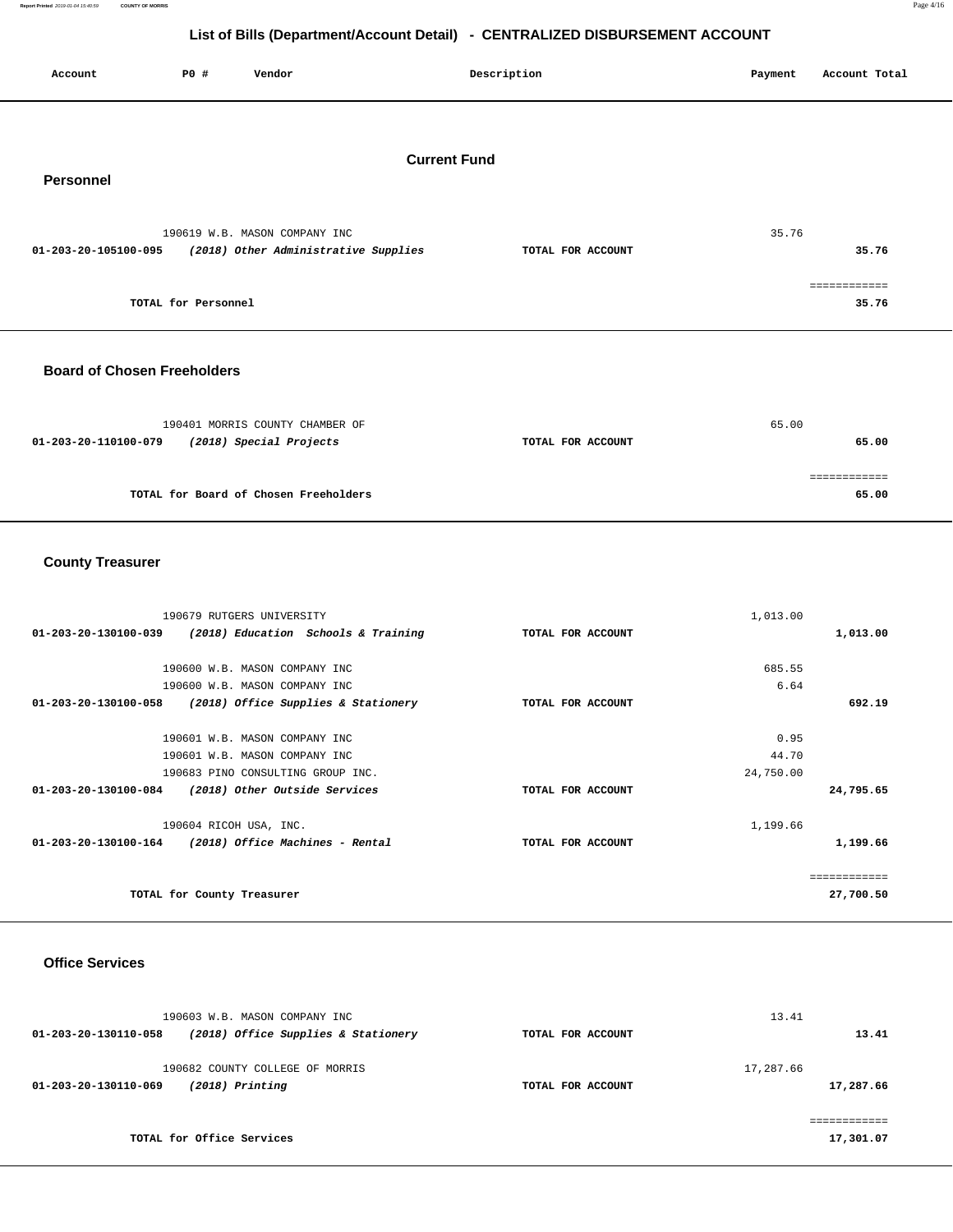**Report Printed** 2019-01-04 15:40:59 **COUNTY OF MORRIS** Page 5/16

# **List of Bills (Department/Account Detail) - CENTRALIZED DISBURSEMENT ACCOUNT**

| Account                         | P0 # | Vendor | Description | Payment | Account Total |
|---------------------------------|------|--------|-------------|---------|---------------|
| <b>County Board of Taxation</b> |      |        |             |         |               |

| 190653 W.B. MASON COMPANY INC<br>190653 W.B. MASON COMPANY INC |                   | 19.48<br>129.78 |
|----------------------------------------------------------------|-------------------|-----------------|
| 190653 W.B. MASON COMPANY INC<br>190653 W.B. MASON COMPANY INC |                   | 80.68<br>29.40  |
| (2018) Office Supplies & Stationery<br>01-203-20-150100-058    | TOTAL FOR ACCOUNT | 259.34          |
| TOTAL for County Board of Taxation                             |                   | 259.34          |

## **County Counsel**

|                   | 462.54 |
|-------------------|--------|
| TOTAL FOR ACCOUNT | 462.54 |
|                   |        |
|                   | 462.54 |
|                   |        |

### **County Surrogate**

| 190574 LAWYERS DIARY AND MANUAL LLC      |                   | 445.00 |
|------------------------------------------|-------------------|--------|
| (2018) Law Books<br>01-203-20-160100-050 | TOTAL FOR ACCOUNT | 445.00 |
|                                          |                   |        |
|                                          |                   |        |
| TOTAL for County Surrogate               |                   | 445.00 |

# **Heritage Commission**

| 190013 RUTH PACE                 |                                  |                   | 75.00  |        |
|----------------------------------|----------------------------------|-------------------|--------|--------|
| 190013 RUTH PACE                 |                                  |                   | 100.00 |        |
| 190013 RUTH PACE                 |                                  |                   | 75.00  |        |
| 190013 RUTH PACE                 |                                  |                   | 75.00  |        |
| 190013 RUTH PACE                 |                                  |                   | 75.00  |        |
| 190013 RUTH PACE                 |                                  |                   | 52.63  |        |
| 190013 RUTH PACE                 |                                  |                   | 14.95  |        |
| 01-203-20-175100-079             | (2018) Special Projects          | TOTAL FOR ACCOUNT |        | 467.58 |
|                                  |                                  |                   |        |        |
|                                  | 188911 HOLLINGER METAL EDGE INC. |                   | 14.15  |        |
|                                  | 188911 HOLLINGER METAL EDGE INC. |                   | 9.25   |        |
| 188911 HOLLINGER METAL EDGE INC. |                                  |                   |        |        |
|                                  |                                  |                   | 24.45  |        |
|                                  | 188911 HOLLINGER METAL EDGE INC. |                   | 17.85  |        |
|                                  | 188911 HOLLINGER METAL EDGE INC. |                   | 7.40   |        |
|                                  | 188911 HOLLINGER METAL EDGE INC. |                   | 2.80   |        |
|                                  | 188911 HOLLINGER METAL EDGE INC. |                   | 101.90 |        |
|                                  | 188911 HOLLINGER METAL EDGE INC. |                   | 63.15  |        |
|                                  | 188911 HOLLINGER METAL EDGE INC. |                   | 24.60  |        |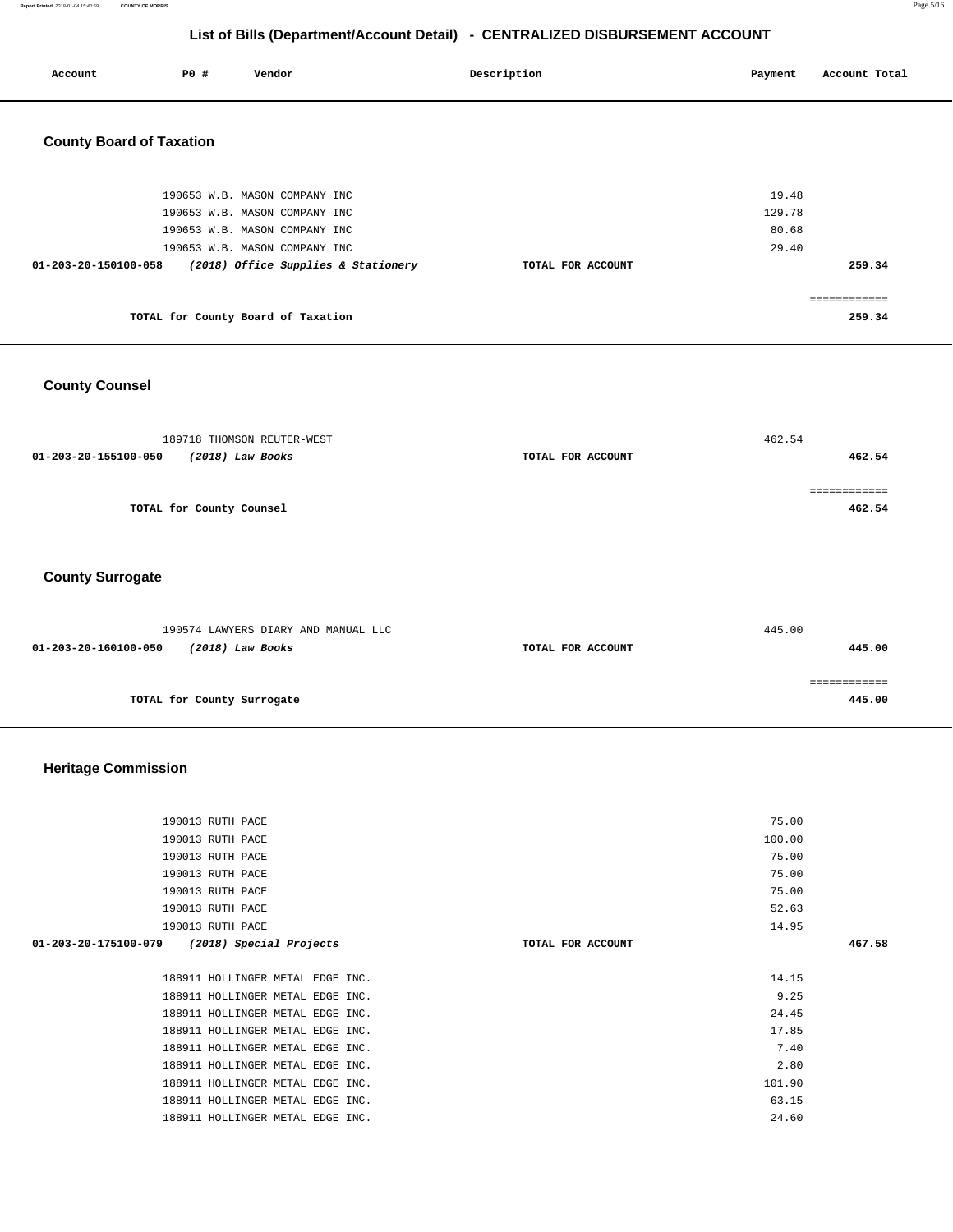**Report Printed** 2019-01-04 15:40:59 **COUNTY OF MORRIS** Page 6/16

## **List of Bills (Department/Account Detail) - CENTRALIZED DISBURSEMENT ACCOUNT**

| Account                    | <b>PO #</b>                   | Vendor                                                                   | Description       | Payment      | Account Total |
|----------------------------|-------------------------------|--------------------------------------------------------------------------|-------------------|--------------|---------------|
| <b>Heritage Commission</b> |                               |                                                                          |                   |              |               |
|                            |                               | 188911 HOLLINGER METAL EDGE INC.                                         |                   | 34.95        |               |
| 01-203-20-175100-095       |                               | 188911 HOLLINGER METAL EDGE INC.<br>(2018) Other Administrative Supplies | TOTAL FOR ACCOUNT | 15.70        | 358.04        |
|                            | TOTAL for Heritage Commission |                                                                          |                   | ============ | 825.62        |

### **Employee Group Insurance**

| 190608 DELTA DENTAL OF NEW JERSEY, INC.                                              | 32.10        |  |
|--------------------------------------------------------------------------------------|--------------|--|
| 190317 DELTA DENTAL INSURANCE COMPANY                                                | 342.87       |  |
| 183044 JOSE MOJICA                                                                   | 629.40       |  |
| 190317 DELTA DENTAL INSURANCE COMPANY                                                | 27.27        |  |
| 190317 DELTA DENTAL INSURANCE COMPANY                                                | 182.82       |  |
| 190317 DELTA DENTAL INSURANCE COMPANY                                                | 297.09       |  |
| 190317 DELTA DENTAL INSURANCE COMPANY                                                | 12,936.12    |  |
| 190607 CHLIC                                                                         | 387,697.22   |  |
| 190608 DELTA DENTAL OF NEW JERSEY, INC.                                              | 224.70       |  |
| 190608 DELTA DENTAL OF NEW JERSEY, INC.                                              | 209.02       |  |
| 190608 DELTA DENTAL OF NEW JERSEY, INC.                                              | 89.58        |  |
| 190608 DELTA DENTAL OF NEW JERSEY, INC.                                              | 224.70       |  |
| 190608 DELTA DENTAL OF NEW JERSEY, INC.                                              | 11,202.90    |  |
| 190617 FLAGSHIP HEALTH SYSTEMS, INC.                                                 | 31.16        |  |
| 190617 FLAGSHIP HEALTH SYSTEMS, INC.                                                 | 31.16        |  |
| 190617 FLAGSHIP HEALTH SYSTEMS, INC.                                                 | 31.16        |  |
| 190617 FLAGSHIP HEALTH SYSTEMS, INC.                                                 | 2,897.88     |  |
| 190607 CHLIC                                                                         | $-144.40$    |  |
| 190608 DELTA DENTAL OF NEW JERSEY, INC.                                              | 4,479.00     |  |
| $01-203-23-220100-090$ (2018) Employee Group Insurance Expendit<br>TOTAL FOR ACCOUNT | 421, 421.75  |  |
|                                                                                      | ============ |  |
| TOTAL for Employee Group Insurance                                                   | 421,421.75   |  |

## **Office of Emergency Management**

| 188964 FIRST PRIORITY EMERGENCY<br>189599 ALL MOBILE VIDEO INC.                                 |                   | 4,042.40<br>5,000.00     |
|-------------------------------------------------------------------------------------------------|-------------------|--------------------------|
| 01-203-25-252100-059<br>(2018) Other General Expenses                                           | TOTAL FOR ACCOUNT | 9,042.40                 |
| 190642 DM MEDICAL BILLINGS, LLC<br>(2018) Program Expend-Matching Share<br>01-203-25-252100-091 | TOTAL FOR ACCOUNT | 1,059.96<br>1,059.96     |
| TOTAL for Office of Emergency Management                                                        |                   | ===========<br>10,102.36 |

#### **Communications Center**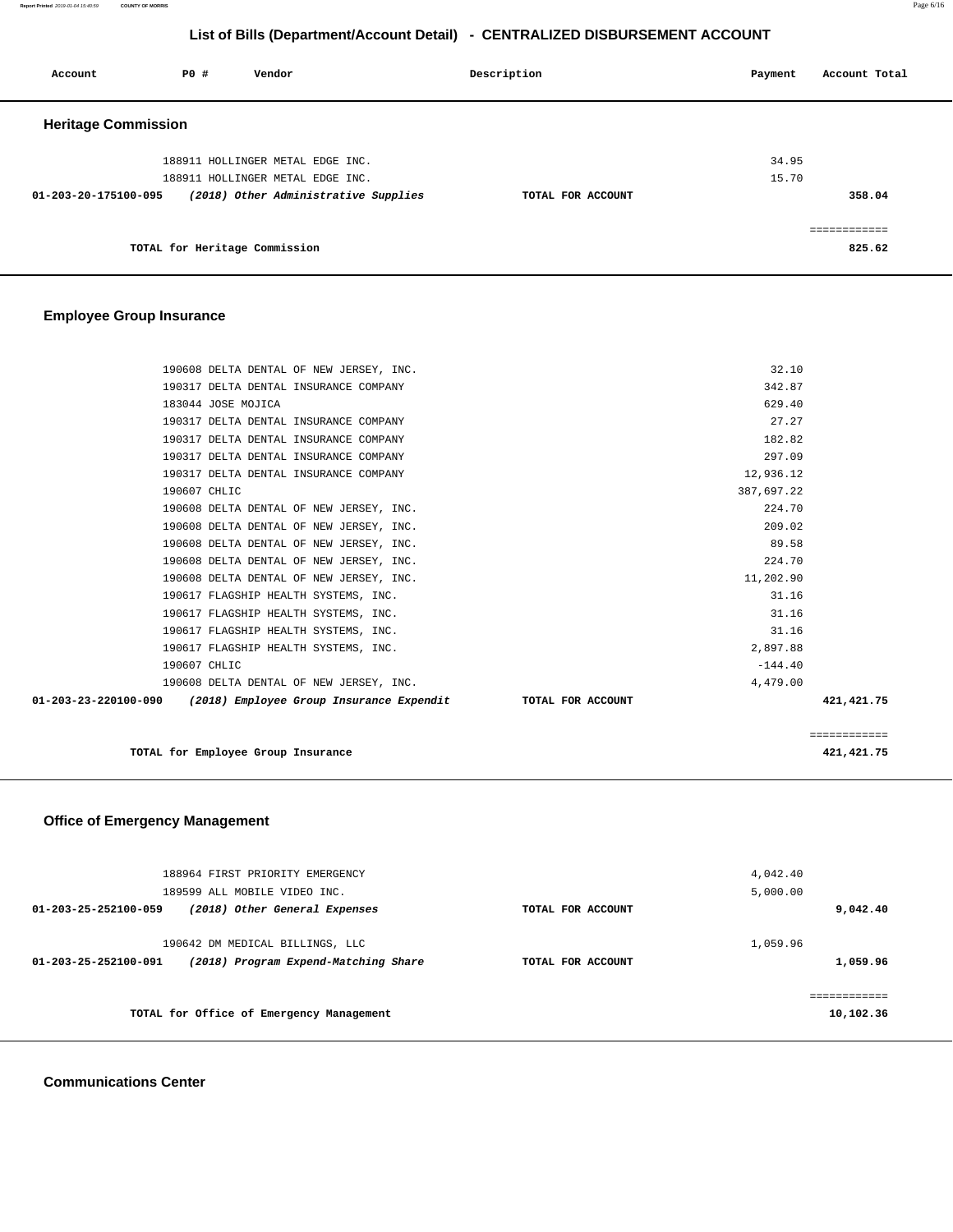**Report Printed** 2019-01-04 15:40:59 **COUNTY OF MORRIS** Page 7/16

## **List of Bills (Department/Account Detail) - CENTRALIZED DISBURSEMENT ACCOUNT**

| Account                        | <b>PO #</b>             | Vendor                              | Description       | Payment  | Account Total |
|--------------------------------|-------------------------|-------------------------------------|-------------------|----------|---------------|
| <b>Communications Center</b>   |                         |                                     |                   |          |               |
|                                | 187938 LIFESAVERS INC   |                                     |                   | 6.00     |               |
| 01-203-25-252105-039           |                         | (2018) Education Schools & Training | TOTAL FOR ACCOUNT |          | 90.00         |
|                                | 188725 ACTIVE 911, INC. |                                     |                   | 1,631.25 |               |
|                                |                         | 189979 SHI INTERNATIONAL CORP       |                   | 2,041.92 |               |
| 01-203-25-252105-078           |                         | (2018) Software Maintenance         | TOTAL FOR ACCOUNT |          | 3,673.17      |
|                                |                         | 188726 TURN OUT UNIFORMS, INC.      |                   | 8,221.84 |               |
| $01 - 203 - 25 - 252105 - 202$ |                         | (2018) Uniform And Accessories      | TOTAL FOR ACCOUNT |          | 8,221.84      |
|                                |                         |                                     |                   |          |               |
|                                |                         | TOTAL for Communications Center     |                   |          | 11,985.01     |

### **County Medical Examiner Office**

| 190645 FEDEX                   |                                          |                   | 146.45   |
|--------------------------------|------------------------------------------|-------------------|----------|
| $01 - 203 - 25 - 254100 - 068$ | (2018) Postage & Metered Mail            | TOTAL FOR ACCOUNT | 146.45   |
| 190641 NMS LABS                |                                          |                   | 1,155.00 |
| 190641 NMS LABS                |                                          |                   | 5,233.00 |
| 01-203-25-254100-084           | (2018) Other Outside Services            | TOTAL FOR ACCOUNT | 6,388.00 |
|                                |                                          |                   |          |
|                                | TOTAL for County Medical Examiner Office |                   | 6,534.45 |
|                                |                                          |                   |          |

# **County Sheriff's Department**

| 190426 GLOUCESTER COUNTY POLICE                                            |                   | 100.00    |           |
|----------------------------------------------------------------------------|-------------------|-----------|-----------|
| 01-203-25-270100-039 (2018) Education Schools & Training TOTAL FOR ACCOUNT |                   |           | 100.00    |
|                                                                            |                   |           |           |
| 190068 PROJECT LIFESAVER, INC.                                             |                   | 325.00    |           |
| 190068 PROJECT LIFESAVER, INC.                                             |                   | 13.79     |           |
| 190068 PROJECT LIFESAVER, INC.                                             |                   | 1,545.00  |           |
| 190068 PROJECT LIFESAVER, INC.                                             |                   | 215.25    |           |
| 01-203-25-270100-059 (2018) Other General Expenses                         | TOTAL FOR ACCOUNT |           | 2,099.04  |
|                                                                            |                   |           |           |
| 185955 SIGMA THREAT MANAGEMENT ASSO.                                       |                   | 10,000.00 |           |
| 01-203-25-270100-084 (2018) Other Outside Services                         | TOTAL FOR ACCOUNT |           | 10,000.00 |
|                                                                            |                   |           |           |
|                                                                            |                   |           |           |
| 190066 PET SUPPLIES PLUS #9074                                             |                   | 1,199.52  |           |
| 01-203-25-270100-185 (2018) Food                                           | TOTAL FOR ACCOUNT |           | 1,199.52  |
|                                                                            |                   |           |           |
| 178166 UNIVERSAL UNIFORM SALES CO INC                                      |                   | 3.00      |           |
| 189899 UNIVERSAL UNIFORM SALES CO INC                                      |                   | 165.00    |           |
| 178166 UNIVERSAL UNIFORM SALES CO INC                                      |                   | 3.00      |           |
| 178166 UNIVERSAL UNIFORM SALES CO INC                                      |                   | 8.00      |           |
| 190468 UNIVERSAL UNIFORM SALES CO INC                                      |                   | 80.00     |           |
| 178166 UNIVERSAL UNIFORM SALES CO INC                                      |                   | 80.00     |           |
| 178166 UNIVERSAL UNIFORM SALES CO INC                                      |                   | 79.00     |           |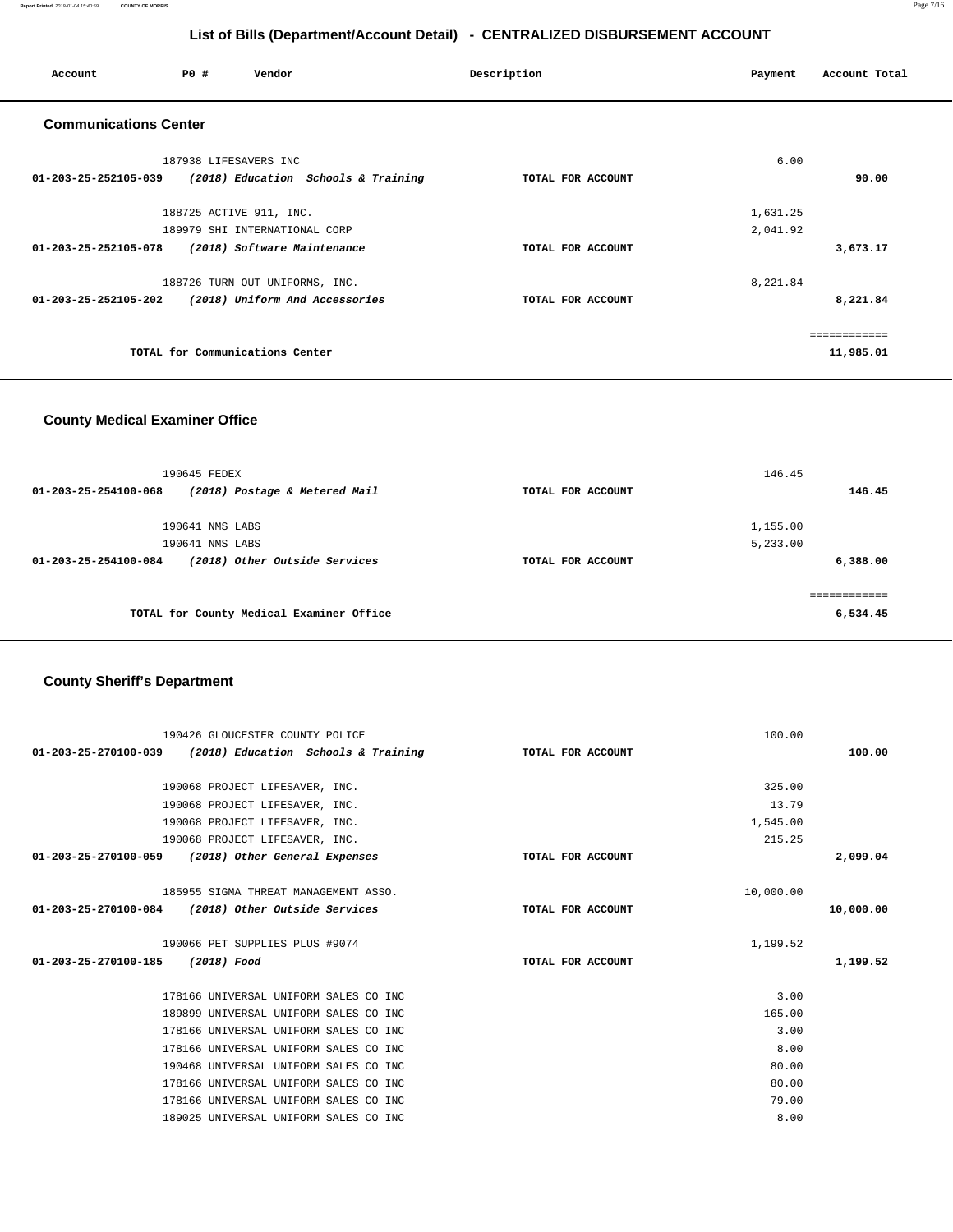**Report Printed** 2019-01-04 15:40:59 **COUNTY OF MORRIS** Page 8/16

# **List of Bills (Department/Account Detail) - CENTRALIZED DISBURSEMENT ACCOUNT**

| Account                            | PO# | Vendor                                | Description       | Payment | Account Total                  |
|------------------------------------|-----|---------------------------------------|-------------------|---------|--------------------------------|
| <b>County Sheriff's Department</b> |     |                                       |                   |         |                                |
| 01-203-25-270100-202               |     | (2018) Uniform And Accessories        | TOTAL FOR ACCOUNT |         | 508,00                         |
|                                    |     | TOTAL for County Sheriff's Department |                   |         | ------------<br>.<br>13,906.56 |

# **County Prosecutor's Office**

| 190019 THOMSON REUTER-WEST                                                                               |                   | 1,161.60             |
|----------------------------------------------------------------------------------------------------------|-------------------|----------------------|
| (2018) Investigation Expense<br>01-203-25-275100-118                                                     | TOTAL FOR ACCOUNT | 1,161.60             |
| 188998 ESSEX TRAVEL SERVICE<br>(2018) Court Expenses-Extradition<br>01-203-25-275100-126                 | TOTAL FOR ACCOUNT | 1,826.20<br>1,826.20 |
| 178663 ATLANTIC TACTICAL OF NJ, INC.<br>(2018) Uniform And Accessories<br>$01 - 203 - 25 - 275100 - 202$ | TOTAL FOR ACCOUNT | 55.92<br>55.92       |
| TOTAL for County Prosecutor's Office                                                                     |                   | 3,043.72             |

# **County Jail**

|                                        | 182139 LAWYERS DIARY AND MANUAL LLC                      |                   | 525.00   |          |
|----------------------------------------|----------------------------------------------------------|-------------------|----------|----------|
|                                        | 01-203-25-280100-028 (2018) Books & Periodicals          | TOTAL FOR ACCOUNT |          | 525.00   |
|                                        |                                                          |                   |          |          |
|                                        | 186681 ONLINE CONSULTING INC                             |                   | 295.00   |          |
|                                        | 01-203-25-280100-039 (2018) Education Schools & Training | TOTAL FOR ACCOUNT |          | 295.00   |
|                                        | 190057 W.B. MASON COMPANY INC                            |                   | 368.64   |          |
|                                        | 189880 COFFEE LOVERS COFFEE SERVICE                      |                   | 697.20   |          |
|                                        | 190057 W.B. MASON COMPANY INC                            |                   | $-74.08$ |          |
|                                        | 189681 W.B. MASON COMPANY INC                            |                   | 1,214.50 |          |
|                                        | 189681 W.B. MASON COMPANY INC                            |                   | $-35.56$ |          |
|                                        | 01-203-25-280100-058 (2018) Office Supplies & Stationery | TOTAL FOR ACCOUNT |          | 2,170.70 |
|                                        |                                                          |                   |          |          |
|                                        | 189883 POWERDMS, INC.                                    |                   | 6,299.48 |          |
|                                        | 189878 LANGUAGE LINE SERVICES                            |                   | 187.00   |          |
|                                        | 01-203-25-280100-059 (2018) Other General Expenses       | TOTAL FOR ACCOUNT |          | 6,486.48 |
|                                        |                                                          |                   |          |          |
|                                        | 189894 TREASURER-STATE OF NEW JERSEY                     |                   | 1,032.00 |          |
|                                        | 190226 TJ'S SPORTWIDE TROPHY                             |                   | 51.30    |          |
|                                        | 190232 MALACHY MECHANICAL                                |                   | 749.64   |          |
|                                        | 190232 MALACHY MECHANICAL                                |                   | 547.49   |          |
|                                        | 01-203-25-280100-084 (2018) Other Outside Services       | TOTAL FOR ACCOUNT |          | 2,380.43 |
|                                        | 189107 ATLANTIC TACTICAL OF NJ, INC.                     |                   | 8,104.20 |          |
| 01-203-25-280100-115 (2018) Ammunition |                                                          | TOTAL FOR ACCOUNT |          | 8,104.20 |
|                                        | 186616 MORRISTOWN MEDICAL CENTER/AHS                     |                   | 37.27    |          |
|                                        | 186616 MORRISTOWN MEDICAL CENTER/AHS                     |                   | 848.44   |          |
|                                        |                                                          |                   |          |          |
|                                        | 186616 MORRISTOWN MEDICAL CENTER/AHS                     |                   | 174.20   |          |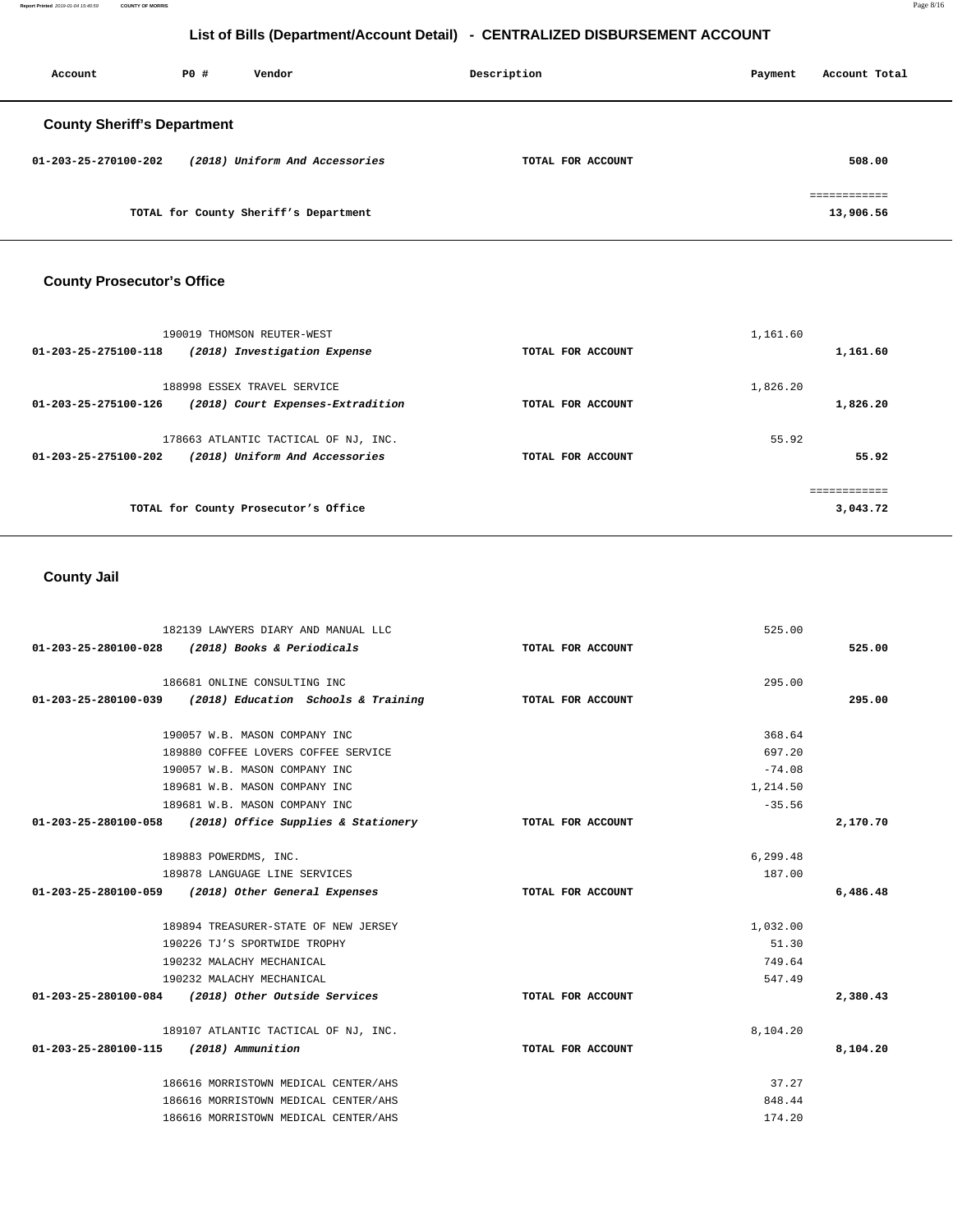# **List of Bills (Department/Account Detail) - CENTRALIZED DISBURSEMENT ACCOUNT**

| Account              | <b>PO #</b><br>Vendor                           | Description       | Payment   | Account Total |
|----------------------|-------------------------------------------------|-------------------|-----------|---------------|
| <b>County Jail</b>   |                                                 |                   |           |               |
|                      | 187930 W.B. MASON COMPANY INC                   |                   | 20.99     |               |
|                      | 187930 W.B. MASON COMPANY INC                   |                   | 12.24     |               |
|                      | 190124 ANWAR Y. GHALI                           |                   | 500.00    |               |
|                      | 190236 STERICYCLE INC.                          |                   | 326.78    |               |
|                      | 189873 DENTRUST DENTAL INC.                     |                   | 3,774.00  |               |
|                      | 186616 MORRISTOWN MEDICAL CENTER/AHS            |                   | 191.75    |               |
|                      | 180652 ATLANTIC MEDICAL GROUP                   |                   | 501.15    |               |
|                      | 190239 VINCENT D CARRINGTON                     |                   | 500.00    |               |
|                      | 183544 ATLANTIC MEDICAL GROUP                   |                   | 362.70    |               |
|                      | 182246 ATLANTIC MEDICAL GROUP                   |                   | 265.20    |               |
|                      | 189890 MORRISTOWN PATHOLOGY ASSOCIATES          |                   | 668.00    |               |
|                      | 189889 ATLANTIC MEDICAL GROUP                   |                   | 273.00    |               |
| 01-203-25-280100-189 | (2018) Medical                                  | TOTAL FOR ACCOUNT |           | 8,630.48      |
|                      | 190230 TURN OUT UNIFORMS, INC.                  |                   | 79.99     |               |
|                      | 190228 UNIVERSAL UNIFORM SALES CO INC           |                   | 13.00     |               |
|                      | 190230 TURN OUT UNIFORMS, INC.                  |                   | 79.99     |               |
|                      | 189066 ATLANTIC TACTICAL OF NJ, INC.            |                   | 18.70     |               |
|                      | 189087 ATLANTIC TACTICAL OF NJ, INC.            |                   | 37.40     |               |
| 01-203-25-280100-202 | (2018) Uniform And Accessories                  | TOTAL FOR ACCOUNT |           | 229.08        |
|                      | 189067 UNITED REFRIGERATION INC                 |                   | 63.12     |               |
|                      | 189067 UNITED REFRIGERATION INC                 |                   | 251.85    |               |
|                      | 189067 UNITED REFRIGERATION INC                 |                   | 503.70    |               |
|                      | 189067 UNITED REFRIGERATION INC                 |                   | $-566.37$ |               |
|                      | 190229 GRAINGER                                 |                   | 117.40    |               |
|                      | 190227 MORRISTOWN LUMBER &                      |                   | 47.94     |               |
|                      | 190229 GRAINGER                                 |                   | 160.16    |               |
|                      | 190229 GRAINGER                                 |                   | 115.60    |               |
| 01-203-25-280100-249 | (2018) Bldg Maintenance Supplies                | TOTAL FOR ACCOUNT |           | 693.40        |
|                      | 190224 E.A. MORSE & CO. INC.                    |                   | 30.20     |               |
|                      | 01-203-25-280100-252 (2018) Janitorial Supplies | TOTAL FOR ACCOUNT |           | 30.20         |
|                      |                                                 |                   |           | ============  |
|                      | TOTAL for County Jail                           |                   |           | 29,544.97     |

## **County Youth Detention Facilit**

|                      | 190559 LTC SCRIPTS INC.                  |                   | 5.69 |
|----------------------|------------------------------------------|-------------------|------|
| 01-203-25-281100-189 | (2018) Medical                           | TOTAL FOR ACCOUNT | 5.69 |
|                      |                                          |                   |      |
|                      |                                          |                   |      |
|                      | TOTAL for County Youth Detention Facilit |                   | 5.69 |

# **Road Repairs**

| 190418 COUNTY WELDING SUPPLY CO        |                   | 53.98 |
|----------------------------------------|-------------------|-------|
| 01-203-26-290100-238<br>(2018) Signage | TOTAL FOR ACCOUNT | 53.98 |
|                                        |                   |       |
|                                        |                   |       |
| TOTAL for Road Repairs                 |                   | 53.98 |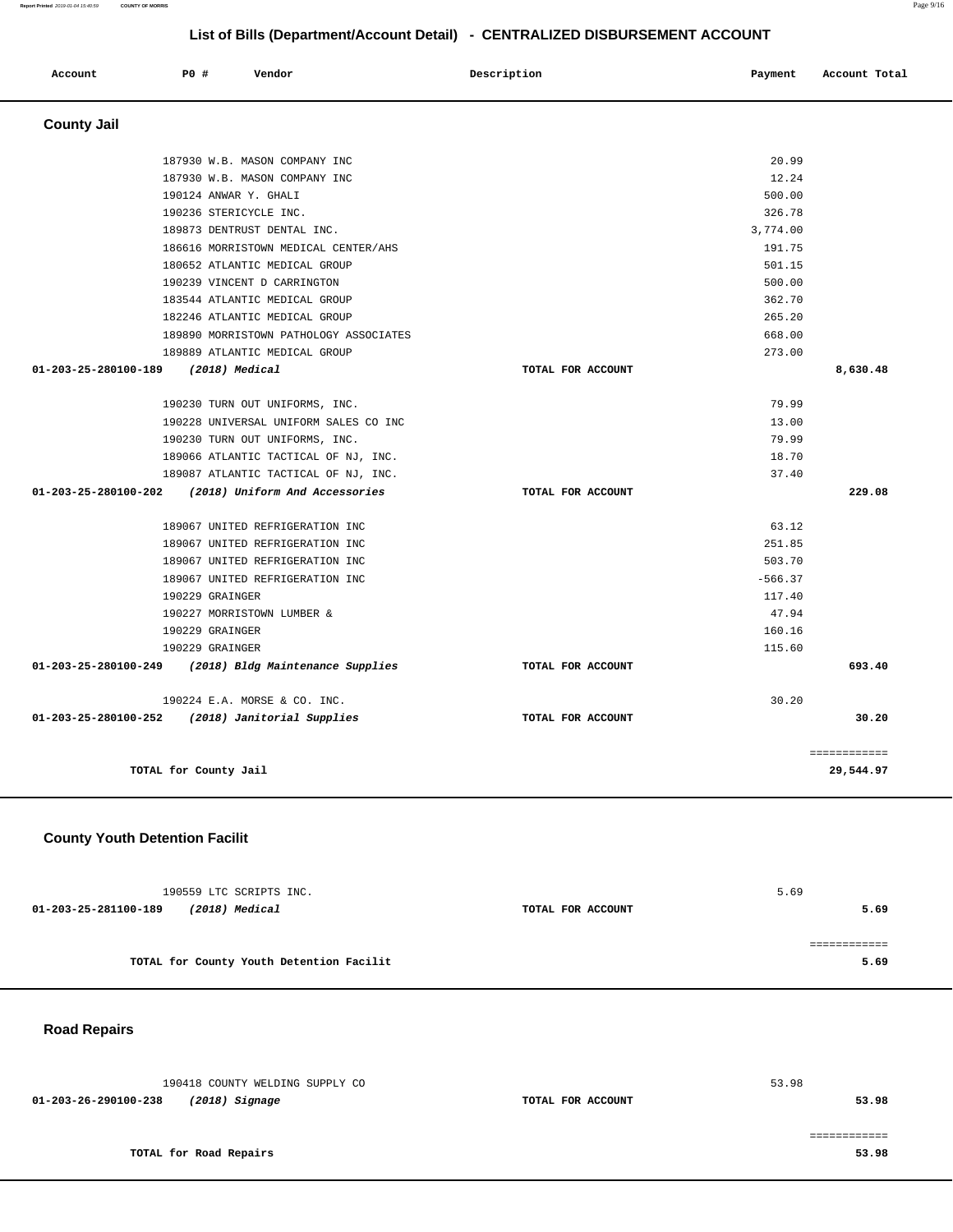**Report Printed** 2019-01-04 15:40:59 **COUNTY OF MORRIS** Page 10/16

# **List of Bills (Department/Account Detail) - CENTRALIZED DISBURSEMENT ACCOUNT**

| Account | <b>PO #</b> | Vendor | Description | Payment | Account Total |
|---------|-------------|--------|-------------|---------|---------------|
|         |             |        |             |         |               |

# **Buildings & Grounds**

| 188851 WILLIAM F. BARNISH                                        |                   | 18.00    |           |
|------------------------------------------------------------------|-------------------|----------|-----------|
| $01 - 203 - 26 - 310100 - 029$<br>(2018) Building Rental         | TOTAL FOR ACCOUNT |          | 18.00     |
|                                                                  |                   |          |           |
| 190131 EXPRESS FRAMES LLC                                        |                   | 193.57   |           |
| 01-203-26-310100-084<br>(2018) Other Outside Services            | TOTAL FOR ACCOUNT |          | 193.57    |
| 187616 NATIONAL BULB RECYCLING CO.                               |                   | 4,067.82 |           |
| (2018) Rubbish & Trash Removal<br>$01 - 203 - 26 - 310100 - 143$ | TOTAL FOR ACCOUNT |          | 4,067.82  |
| 190110 CONSOLIDATED ENVIRONMENTAL INC                            |                   | 7,600.00 |           |
| 01-203-26-310100-223<br>(2018) Building Repairs                  | TOTAL FOR ACCOUNT |          | 7,600.00  |
| 189770 COOPER ELECTRIC SUPPLY CO.                                |                   | 816.00   |           |
| 189770 COOPER ELECTRIC SUPPLY CO.                                |                   | 448.80   |           |
| $01 - 203 - 26 - 310100 - 265$<br>(2018) Electrical              | TOTAL FOR ACCOUNT |          | 1,264.80  |
|                                                                  |                   |          |           |
| TOTAL for Buildings & Grounds                                    |                   |          | 13,144.19 |

#### **Motor Services Center**

| 190290 NESTLE WATERS NORTH AMERICA INC.                            |                   | 51.98    |        |
|--------------------------------------------------------------------|-------------------|----------|--------|
| 190270 SGS TESTCOM INC                                             |                   | 72.54    |        |
| 190270 SGS TESTCOM INC                                             |                   | 11.54    |        |
| 190669 ROBERT COOK                                                 |                   | 180.00   |        |
| 190431 TREASURY OF THE UNITED STATES                               |                   | 254.00   |        |
| 190669 ROBERT COOK                                                 |                   | 420.00   |        |
| $01-203-26-315100-098$ (2018) Other Operating&Repair Supply        | TOTAL FOR ACCOUNT |          | 990.06 |
| 190101 D & M AUTO BODY                                             |                   | 67.88    |        |
| 190101 D & M AUTO BODY                                             |                   | 143.00   |        |
| 01-203-26-315100-234 (2018) Paint                                  | TOTAL FOR ACCOUNT |          | 210.88 |
| 190267 PRAXAIR DISTRIBUTION                                        |                   | 6.00     |        |
| 190267 PRAXAIR DISTRIBUTION                                        |                   | 10.71    |        |
| 190267 PRAXAIR DISTRIBUTION                                        |                   | 73.80    |        |
| $01 - 203 - 26 - 315100 - 248$ (2018) Welding-Oxygen-Acetylene Etc | TOTAL FOR ACCOUNT |          | 90.51  |
| 190279 HOOVER TRUCK CENTERS INC                                    |                   | 44.42    |        |
|                                                                    |                   |          |        |
| 187503 MONTAGE ENTERPRISES INC.                                    |                   | 907.10   |        |
| 190301 POWER PLACE INC                                             |                   | 2.99     |        |
| 190280 HOOVER TRUCK CENTERS INC                                    |                   | 164.12   |        |
| 187520 UNITED ROTARY BRUSH CORPORATION                             |                   | 368.86   |        |
| 190301 POWER PLACE INC                                             |                   | 17.99    |        |
| 190301 POWER PLACE INC                                             |                   | 1.99     |        |
| 190301 POWER PLACE INC                                             |                   | 4.99     |        |
| 190301 POWER PLACE INC                                             |                   | 3.99     |        |
| 187503 MONTAGE ENTERPRISES INC.                                    |                   | 626.35   |        |
| 187503 MONTAGE ENTERPRISES INC.                                    |                   | 3,713.00 |        |
| 187503 MONTAGE ENTERPRISES INC.                                    |                   | 60.39    |        |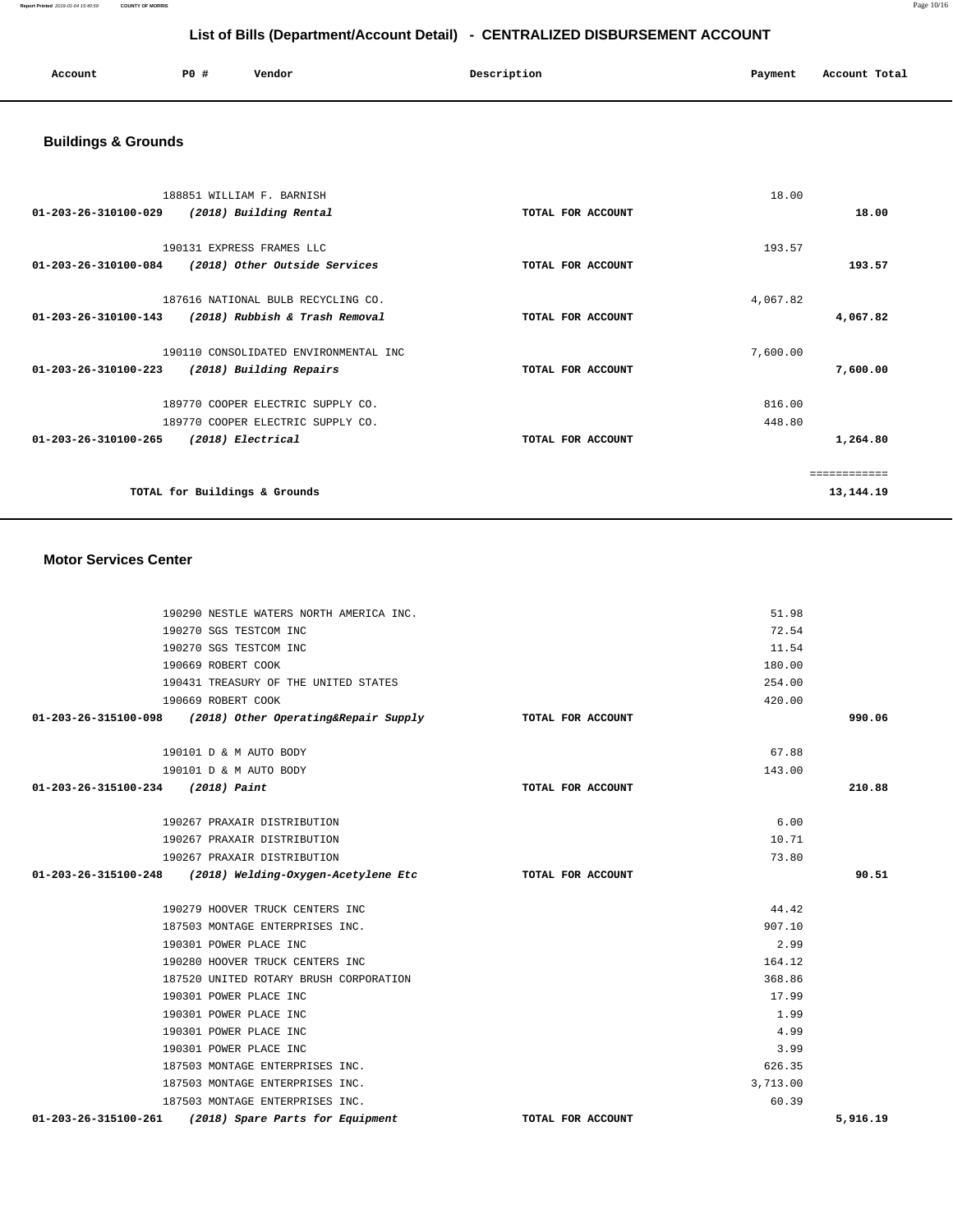**Report Printed** 2019-01-04 15:40:59 **COUNTY OF MORRIS** Page 11/16

# **List of Bills (Department/Account Detail) - CENTRALIZED DISBURSEMENT ACCOUNT**

| Account                      | PO# | Vendor                             | Description       | Payment  | Account Total |
|------------------------------|-----|------------------------------------|-------------------|----------|---------------|
| <b>Motor Services Center</b> |     |                                    |                   |          |               |
|                              |     | 190288 SMITH BROTHERS SERVICES LLC |                   | 425.00   |               |
|                              |     | 190271 SMITH BROTHERS SERVICES LLC |                   | 349.00   |               |
|                              |     | 190271 SMITH BROTHERS SERVICES LLC |                   | 483.78   |               |
|                              |     | 188812 CLIFFSIDE BODY CORP         |                   | 1,525.00 |               |
|                              |     | 190285 ROUTE 23 AUTOMALL LLC       |                   | 104.41   |               |
|                              |     | 190286 ROUTE 23 AUTOMALL LLC       |                   | 204.11   |               |
|                              |     | 190286 ROUTE 23 AUTOMALL LLC       |                   | 7.70     |               |
|                              |     | 190286 ROUTE 23 AUTOMALL LLC       |                   | 57.36    |               |
|                              |     | 190302 ROUTE 23 AUTOMALL LLC       |                   | 4.15     |               |
|                              |     | 190287 SMITH BROTHERS SERVICES LLC |                   | 92.00    |               |
| 01-203-26-315100-291         |     | (2018) Vehicle Repairs             | TOTAL FOR ACCOUNT |          | 3,279.01      |
|                              |     |                                    |                   |          | ============  |
|                              |     | TOTAL for Motor Services Center    |                   |          | 10,486.65     |

### **Health Management**

|                      | 190107 LORCO PETROLEUM SERVICES    |                   | 250.00 |
|----------------------|------------------------------------|-------------------|--------|
| 01-203-27-330100-231 | (2018) Hazardous Material Disposal | TOTAL FOR ACCOUNT | 250.00 |
|                      |                                    |                   |        |
|                      |                                    |                   |        |
|                      | TOTAL for Health Management        |                   | 250.00 |

#### **Human Services**

| 182677 FIRST PRIORITY EMERGENCY<br>180066 FIRST PRIORITY EMERGENCY |                   | 7,428.56<br>103,580.59 |
|--------------------------------------------------------------------|-------------------|------------------------|
| (2018) Other Outside Services<br>01-203-27-331100-084              | TOTAL FOR ACCOUNT | 111,009.15             |
|                                                                    |                   |                        |
|                                                                    |                   |                        |
| TOTAL for Human Services                                           |                   | 111,009.15             |

#### **DEPARTMENT 349110**

| 190602 ESSEX COUNTY HOSPITAL<br>190602 ESSEX COUNTY HOSPITAL |                   | $-31.29$<br>3,679.50 |
|--------------------------------------------------------------|-------------------|----------------------|
| (2018) Program Expenditures<br>01-203-27-349110-090          | TOTAL FOR ACCOUNT | 3,648.21             |
| TOTAL for DEPARTMENT 349110                                  |                   | 3,648.21             |

# **County Library**

186700 MARQUIS WHO'S WHO LLC 1,295.00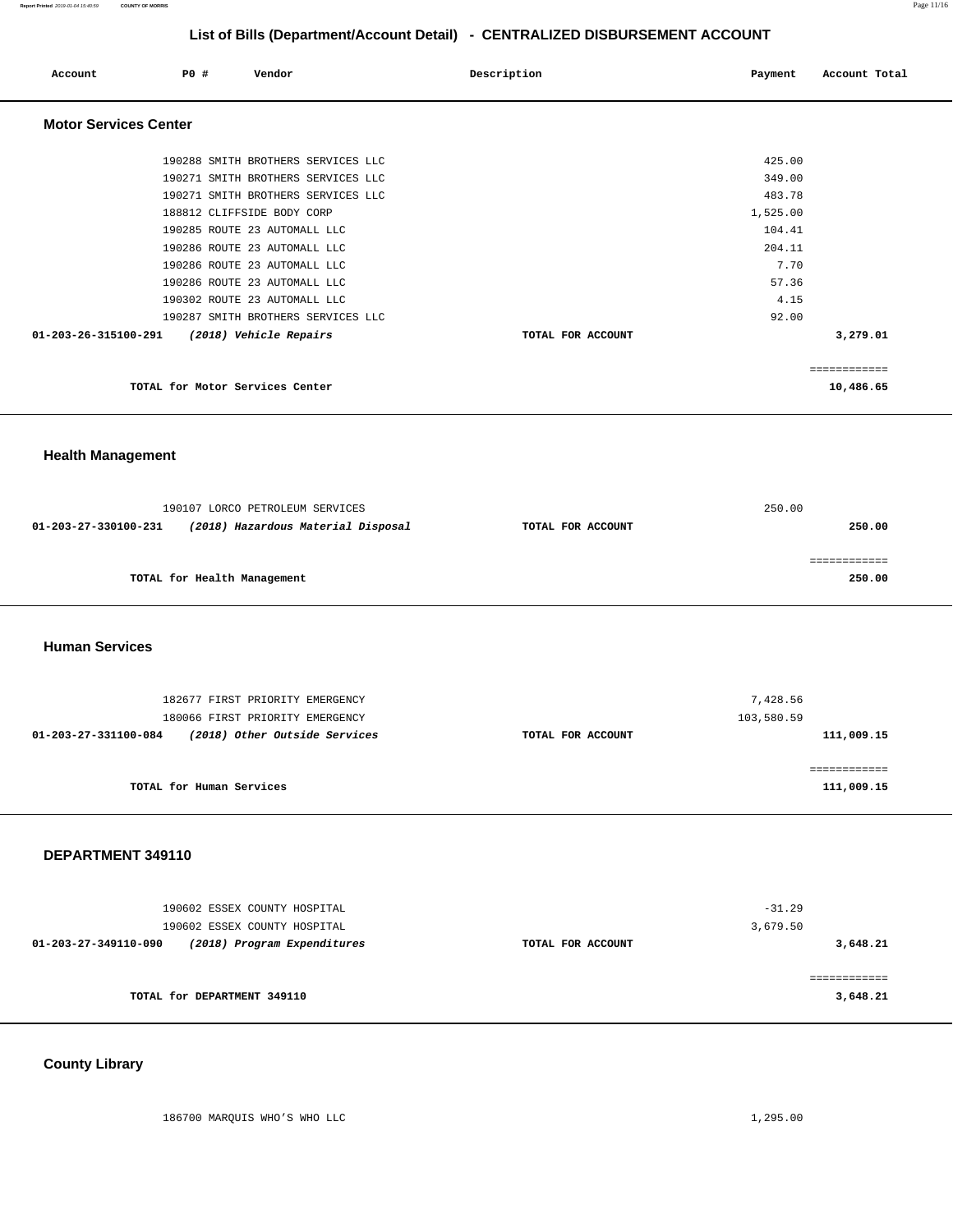**Report Printed** 2019-01-04 15:40:59 **COUNTY OF MORRIS** Page 12/16

# **List of Bills (Department/Account Detail) - CENTRALIZED DISBURSEMENT ACCOUNT**

| Account               | PO#                      | Vendor                              | Description | Payment           | Account Total |
|-----------------------|--------------------------|-------------------------------------|-------------|-------------------|---------------|
| <b>County Library</b> |                          |                                     |             |                   |               |
|                       | 189673 LEXIS NEXIS       |                                     |             | $-647.72$         |               |
|                       |                          | 187792 GANN LAW BOOKS               |             | 183.00            |               |
|                       |                          | 189825 BAKER & TAYLOR BOOKS         |             | 318.09            |               |
|                       | 189826 GALE              |                                     |             | 29.96             |               |
| 01-203-29-390100-028  |                          | (2018) Books & Periodicals          |             | TOTAL FOR ACCOUNT | 3,192.33      |
|                       | 188983 BRODART CO        |                                     |             | 126.00            |               |
|                       |                          | 190160 JANWAY COMPANY               |             | 25.96             |               |
|                       |                          | 190160 JANWAY COMPANY               |             | 380.00            |               |
|                       | 188983 BRODART CO        |                                     |             | 39.12             |               |
|                       | 188983 BRODART CO        |                                     |             | 5.80              |               |
|                       | 188983 BRODART CO        |                                     |             | 22.80             |               |
|                       | 188983 BRODART CO        |                                     |             | 66.72             |               |
|                       | 188975 BRODART CO        |                                     |             | 288.00            |               |
|                       | 188975 BRODART CO        |                                     |             | 64.80             |               |
|                       | 188975 BRODART CO        |                                     |             | 222.40            |               |
|                       | 188975 BRODART CO        |                                     |             | 56.70             |               |
|                       | 188983 BRODART CO        |                                     |             | 14.88             |               |
| 01-203-29-390100-058  |                          | (2018) Office Supplies & Stationery |             | TOTAL FOR ACCOUNT | 1,313.18      |
|                       |                          | 190149 MIDWEST TAPE LLC             |             | 69.02             |               |
| 01-203-29-390100-083  |                          | (2018) Video & Film Materials       |             | TOTAL FOR ACCOUNT | 69.02         |
|                       |                          |                                     |             |                   | ============  |
|                       | TOTAL for County Library |                                     |             |                   | 4,574.53      |

### **County Superintendent of Schoo**

| 188989 DELL MARKETING L.P.<br>188989 DELL MARKETING L.P.    |                   | 240.79<br>344.00 |
|-------------------------------------------------------------|-------------------|------------------|
| (2018) Office Supplies & Stationery<br>01-203-29-392100-058 | TOTAL FOR ACCOUNT | 584.79           |
|                                                             |                   |                  |
| TOTAL for County Superintendent of Schoo                    |                   | 584.79           |

# **Rmb Out of Cty Two Yr Coll**

| 190681 MIDDLESEX COUNTY COLLEGE<br>190680 UNION COUNTY COLLEGE   |                   | 1,694.16<br>9,499.87 |
|------------------------------------------------------------------|-------------------|----------------------|
| (2018) Rmb Out of Cty Two Yr Coll Expend<br>01-203-29-397100-090 | TOTAL FOR ACCOUNT | 11,194.03            |
| TOTAL for Rmb Out of Cty Two Yr Coll                             |                   | 11,194.03            |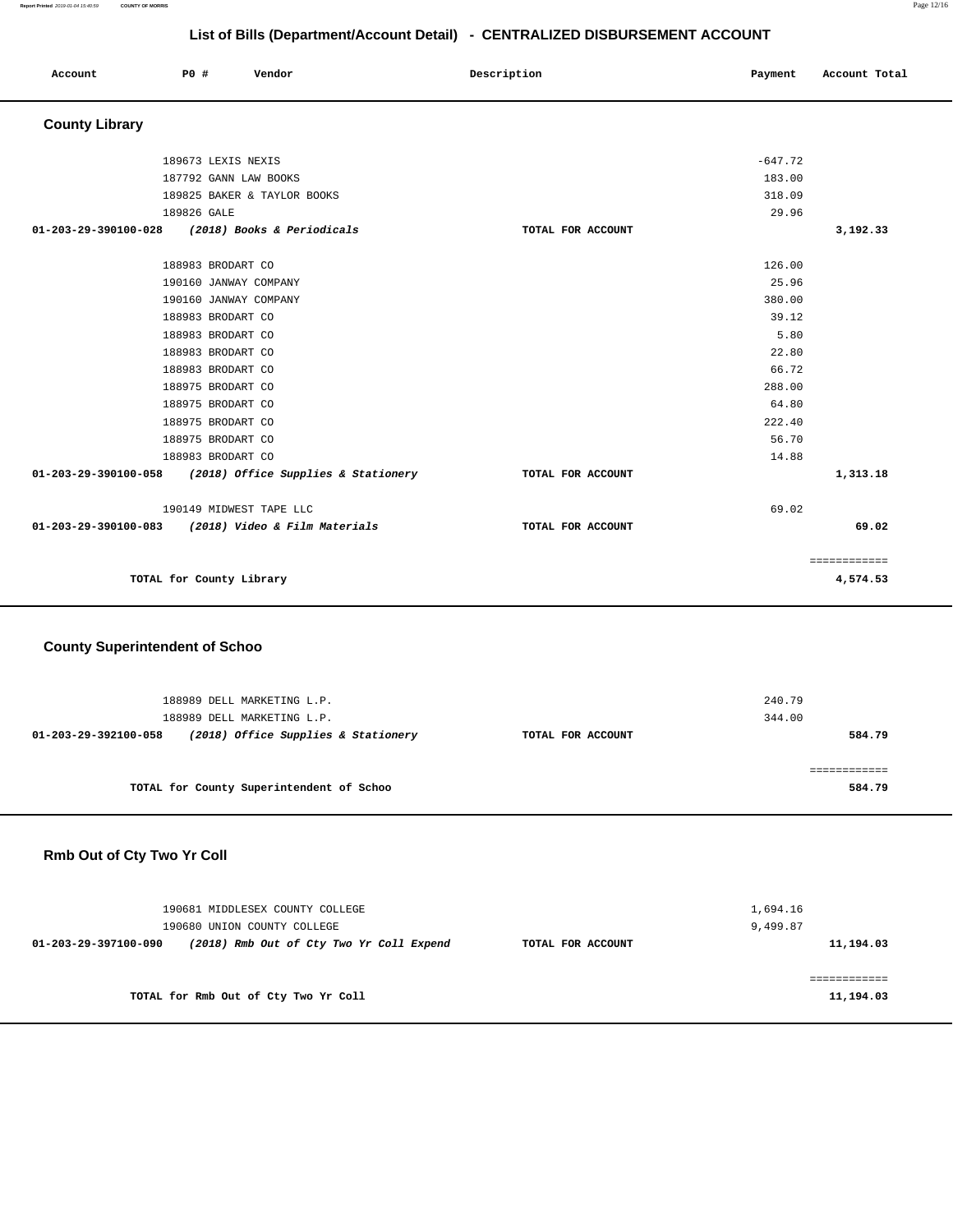**Report Printed** 2019-01-04 15:40:59 **COUNTY OF MORRIS** Page 13/16

# **List of Bills (Department/Account Detail) - CENTRALIZED DISBURSEMENT ACCOUNT**

| P0 #<br>Account<br>Vendor                                                                  | Description       | Payment | Account Total         |  |  |  |
|--------------------------------------------------------------------------------------------|-------------------|---------|-----------------------|--|--|--|
| <b>Grant Fund</b><br>DEPARTMENT 741915                                                     |                   |         |                       |  |  |  |
| 190021 CRYSTAL SPRINGS<br>02-213-41-741915-392<br>WFNJ-TANF (7/1/18-12/31/19)              | TOTAL FOR ACCOUNT | 1.16    | 1.16                  |  |  |  |
| TOTAL for DEPARTMENT 741915                                                                |                   |         | ============<br>1.16  |  |  |  |
| DEPARTMENT 741920                                                                          |                   |         |                       |  |  |  |
| 190021 CRYSTAL SPRINGS<br>02-213-41-741920-392<br>WFNJ-General Assistance(7/1/18-12/31/19) | TOTAL FOR ACCOUNT | 2.61    | 2.61                  |  |  |  |
| TOTAL for DEPARTMENT 741920                                                                |                   |         | ============<br>2.61  |  |  |  |
| <b>WIA/ARRA Adult</b>                                                                      |                   |         |                       |  |  |  |
| 190021 CRYSTAL SPRINGS<br>02-213-41-742905-391<br>WIOA Adult (7/1/17-6/30/19)              | TOTAL FOR ACCOUNT | 3.76    | 3.76                  |  |  |  |
| TOTAL for WIA/ARRA Adult                                                                   |                   |         | ============<br>3.76  |  |  |  |
| <b>WIA/ARRA Dislocated Worker</b>                                                          |                   |         |                       |  |  |  |
| 190021 CRYSTAL SPRINGS<br>02-213-41-742910-391 WIOA Dislocated Worker (7/1/17-6/30/19)     | TOTAL FOR ACCOUNT | 12.16   | 12.16<br>============ |  |  |  |
| TOTAL for WIA/ARRA Dislocated Worker                                                       |                   |         | 12.16                 |  |  |  |
| <b>WIA/ARRA Youth</b>                                                                      |                   |         |                       |  |  |  |
| 190021 CRYSTAL SPRINGS<br>02-213-41-742920-391<br>WIOA Youth (7/1/17-6/30/19)              | TOTAL FOR ACCOUNT | 9.27    | 9.27                  |  |  |  |
| TOTAL for WIA/ARRA Youth                                                                   |                   |         | ============<br>9.27  |  |  |  |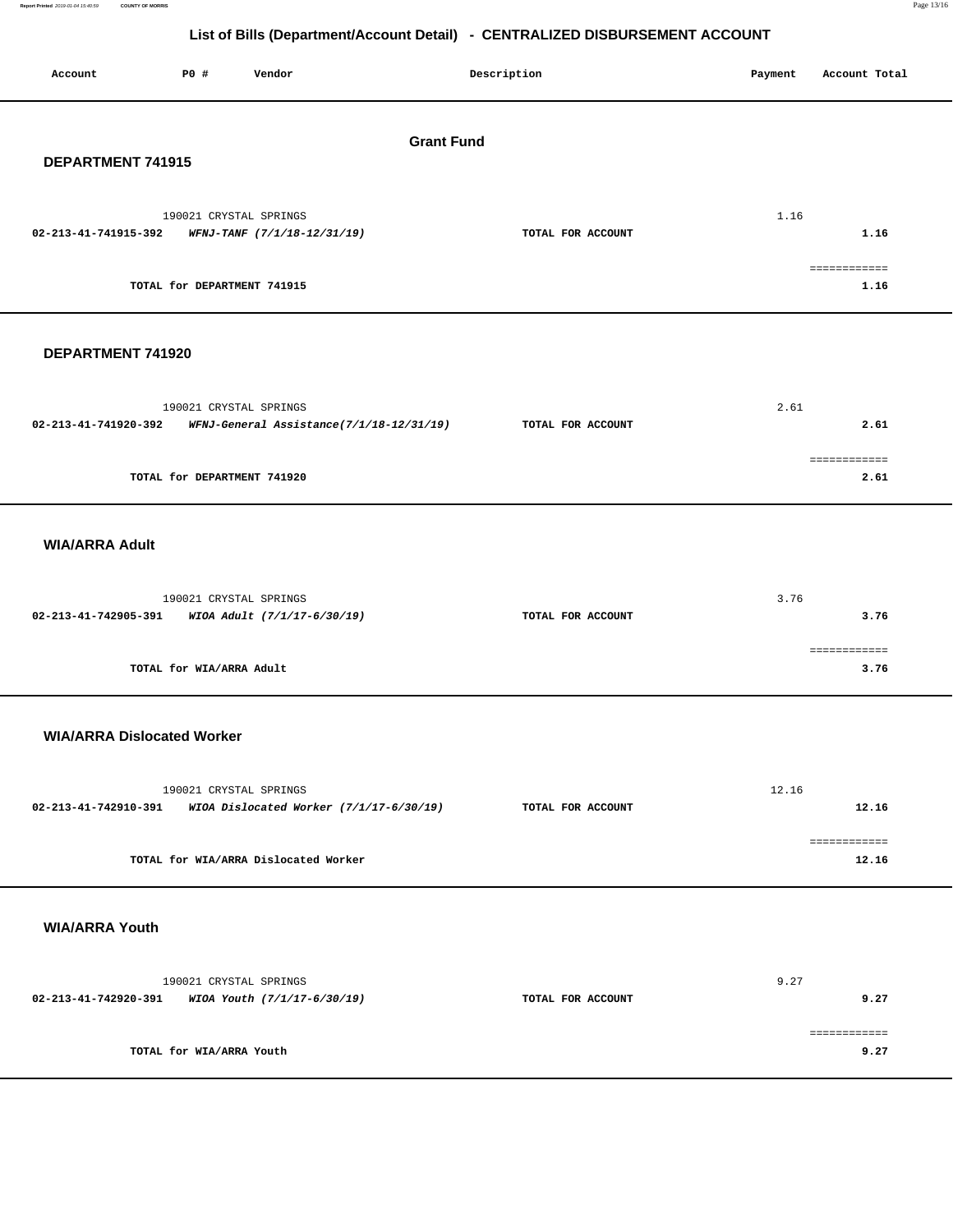# **List of Bills (Department/Account Detail) - CENTRALIZED DISBURSEMENT ACCOUNT**

| Account                          | PO#                         | Vendor                                                                            | Description       | Payment          | Account Total             |
|----------------------------------|-----------------------------|-----------------------------------------------------------------------------------|-------------------|------------------|---------------------------|
| 02-213-41-784130-391             |                             | 189755 BAE SYSTEMS INFORMATION<br>FY18 UASI (9/1/18-8/31/21)                      | TOTAL FOR ACCOUNT | 10,903.30        | 10,903.30                 |
|                                  |                             | TOTAL for FFY08 UASI 2/20/09-4/30/11                                              |                   |                  | 10,903.30                 |
| DEPARTMENT 784920                |                             |                                                                                   |                   |                  |                           |
| 02-213-41-784920-391             |                             | 189755 BAE SYSTEMS INFORMATION<br>FFY16 UASI (9/1/16-8/31/19)                     | TOTAL FOR ACCOUNT | 21,804.00        | 21,804.00                 |
|                                  | TOTAL for DEPARTMENT 784920 |                                                                                   |                   |                  | ============<br>21,804.00 |
| <b>General Operating Support</b> |                             |                                                                                   |                   |                  |                           |
|                                  |                             | 188931 BOROUGH OF MOUNTAIN LAKES<br>188928 JEWISH HISTORICAL SOCIETY OF NEW JE    |                   | 962.00<br>801.40 |                           |
| 02-213-41-860805-392             |                             | 188930 KINNELON HERITAGE CONSERVATORY<br>History P'ship Program (1/1/18-12/31/18) | TOTAL FOR ACCOUNT | 665.00           | 2,428.40                  |
|                                  |                             | TOTAL for General Operating Support                                               |                   |                  | ============<br>2,428.40  |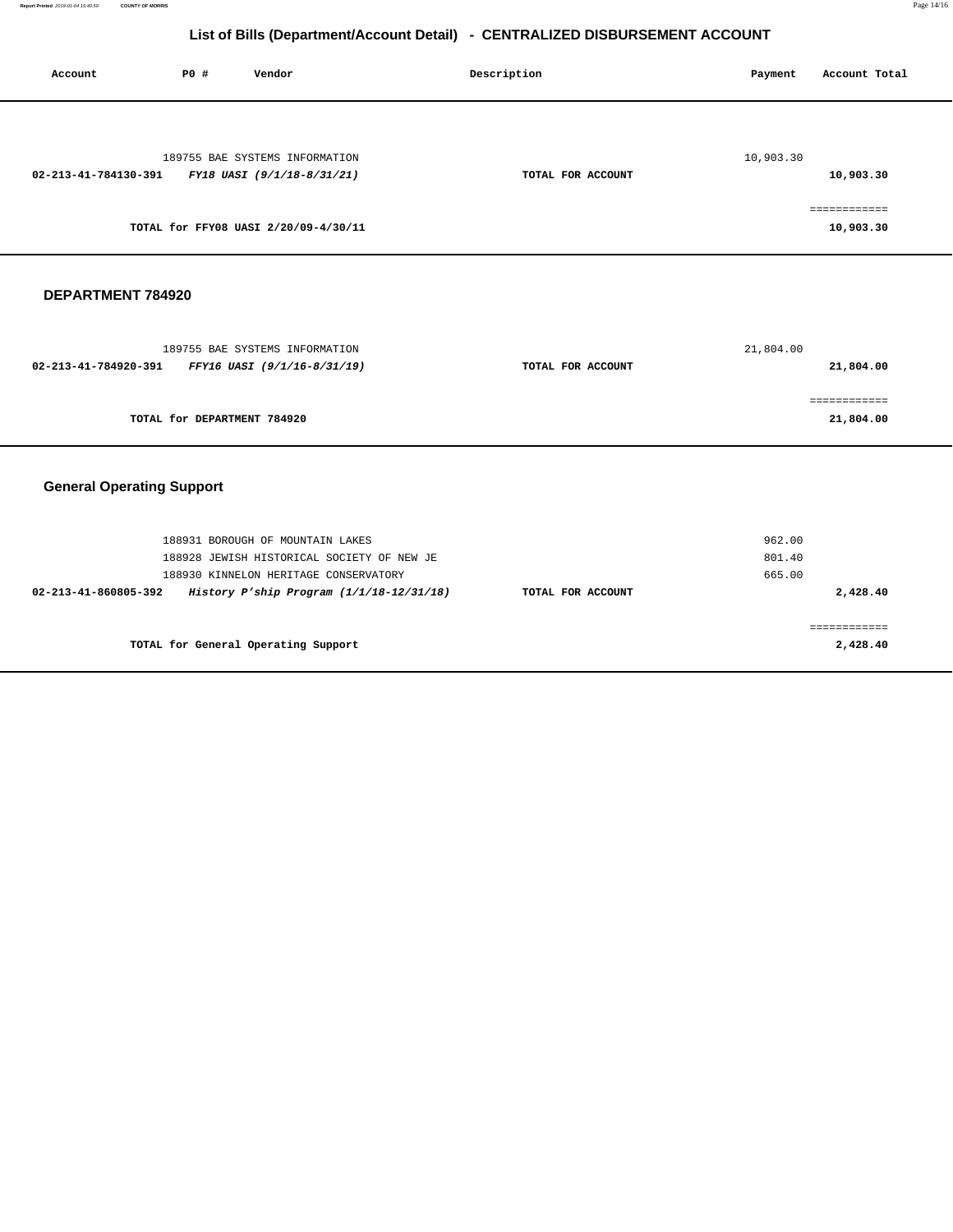# **List of Bills (Department/Account Detail) - CENTRALIZED DISBURSEMENT ACCOUNT**

| Account                  | P0 # | Vendor                                                                 |                       | Description       | Payment   | Account Total             |  |
|--------------------------|------|------------------------------------------------------------------------|-----------------------|-------------------|-----------|---------------------------|--|
| <b>DEPARTMENT 953489</b> |      |                                                                        | <b>County Capital</b> |                   |           |                           |  |
| 04-216-55-953489-957     |      | 180042 CLIFFSIDE BODY CORP<br>Equip&Vehicle Rplcmnt/Upgrd-MotorSrvcCtr |                       | TOTAL FOR ACCOUNT | 31,037.00 | 31,037.00                 |  |
|                          |      | TOTAL for DEPARTMENT 953489                                            |                       |                   |           | ============<br>31,037.00 |  |